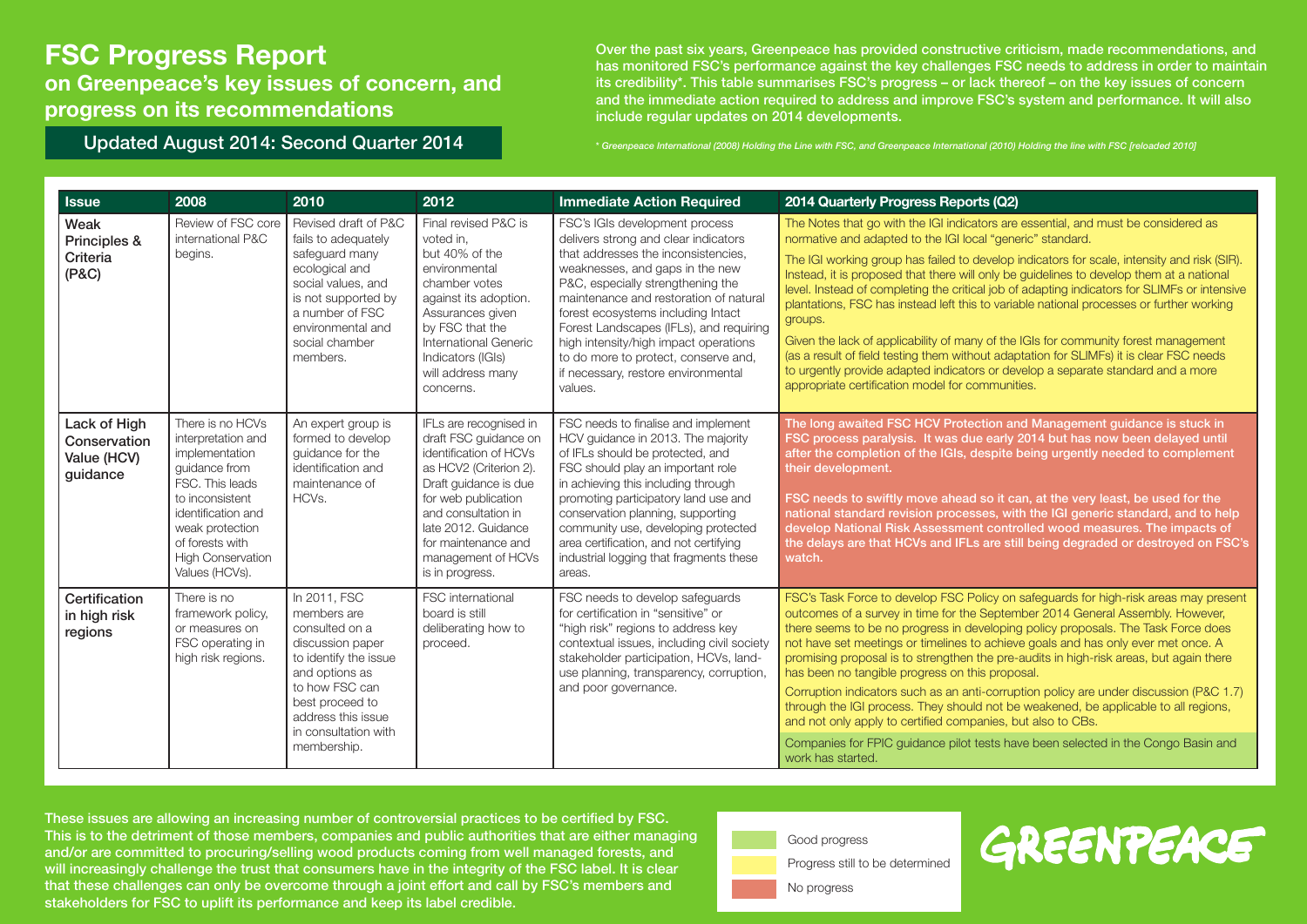on Greenpeace's key issues of concern, and progress on its recommendations

Over the past six years, Greenpeace has provided constructive criticism, made recommendations, and has monitored FSC's performance against the key challenges FSC needs to address in order to maintain its credibility\*. This table summarises FSC's progress – or lack thereof – on the key issues of concern and the immediate action required to address and improve FSC's system and performance. It will also include regular updates on 2014 developments.

Updated August 2014: Second Quarter 2014 \* The state of thermational (2008) Holding the Line with FSC, and Greenpeace International (2010) Holding the line with FSC [reloaded 2010]

|  | <b>Issue</b>                                                | 2008                                                                                                                                                                                                                   | 2010                                                                                                                                                                                                                | 2012                                                                                                                                                                                                                                                                            | <b>Immediate Action Required</b>                                                                                                                                                                                                                                     | 2014 Quarterly Progress Reports (Q2)                                                                                                                                                                                                                                                                                                                                                         |
|--|-------------------------------------------------------------|------------------------------------------------------------------------------------------------------------------------------------------------------------------------------------------------------------------------|---------------------------------------------------------------------------------------------------------------------------------------------------------------------------------------------------------------------|---------------------------------------------------------------------------------------------------------------------------------------------------------------------------------------------------------------------------------------------------------------------------------|----------------------------------------------------------------------------------------------------------------------------------------------------------------------------------------------------------------------------------------------------------------------|----------------------------------------------------------------------------------------------------------------------------------------------------------------------------------------------------------------------------------------------------------------------------------------------------------------------------------------------------------------------------------------------|
|  | Implementation<br>of the Policy<br>for Association<br>(PfA) | Following<br>disassociation<br>from Asia Pulp<br>and Paper at the<br>end of 2007, there<br>are discussions<br>on a policy that<br>addresses FSC<br>relationships with<br>controversial<br>or "high risk"<br>companies. | Policy is approved<br>in July 2009, but<br>guidance and<br>mechanisms<br>to enable full<br>implementation, and<br>the due diligence<br>procedure for FSC<br>and Certification<br>Bodies (CBs), are not<br>in place. | All certificate holders<br>are required to sign<br>a declaration on<br>compliance with the<br>PfA. However, there is<br>a lack of due diligence<br>on PfA compliance<br>and a reliance on<br>complaints to resolve<br>existing associations<br>with controversial<br>companies. | FSC needs to prioritise the<br>development of the mechanisms to<br>fully implement the PfA, including a<br>robust due diligence approach for "high<br>risk" companies seeking to become<br>FSC-certified, and establishing clear<br>quidance on compliance with PfA. | FSC will revise the FSC-POL-01-004 Policy for the Association of Organizations with<br>FSC (PfA) and FSC-PRO-10-004 Due Diligence Evaluation for the Association with<br>FSC. The chamber balanced working group kicks off in July. Greenpeace welcomes<br>this revision to strengthen the application of the PfA and will join the technical<br>committee in leading this revision process. |
|  |                                                             |                                                                                                                                                                                                                        |                                                                                                                                                                                                                     |                                                                                                                                                                                                                                                                                 |                                                                                                                                                                                                                                                                      | FSC Board decision for Danzer re-association is conditional on its completion of a time<br>bound roadmap.                                                                                                                                                                                                                                                                                    |
|  |                                                             |                                                                                                                                                                                                                        |                                                                                                                                                                                                                     |                                                                                                                                                                                                                                                                                 |                                                                                                                                                                                                                                                                      | However, we are concerned the tight timelines won't allow for Danzer to adequately<br>implement its conflict manual given the scope of changes that are needed. The action<br>plan does not represent implementation of all conditions, which were part of the<br>conditions for re-association.                                                                                             |
|  |                                                             |                                                                                                                                                                                                                        |                                                                                                                                                                                                                     |                                                                                                                                                                                                                                                                                 |                                                                                                                                                                                                                                                                      | One of the Forest Peoples Programme recommendations – to stop buying timber<br>from Siforco unless it commits to FPIC – is not followed in the roadmap. This is<br>of extreme concern, because the failure to address FPIC was at the heart of the<br>2011 conflicts.                                                                                                                        |



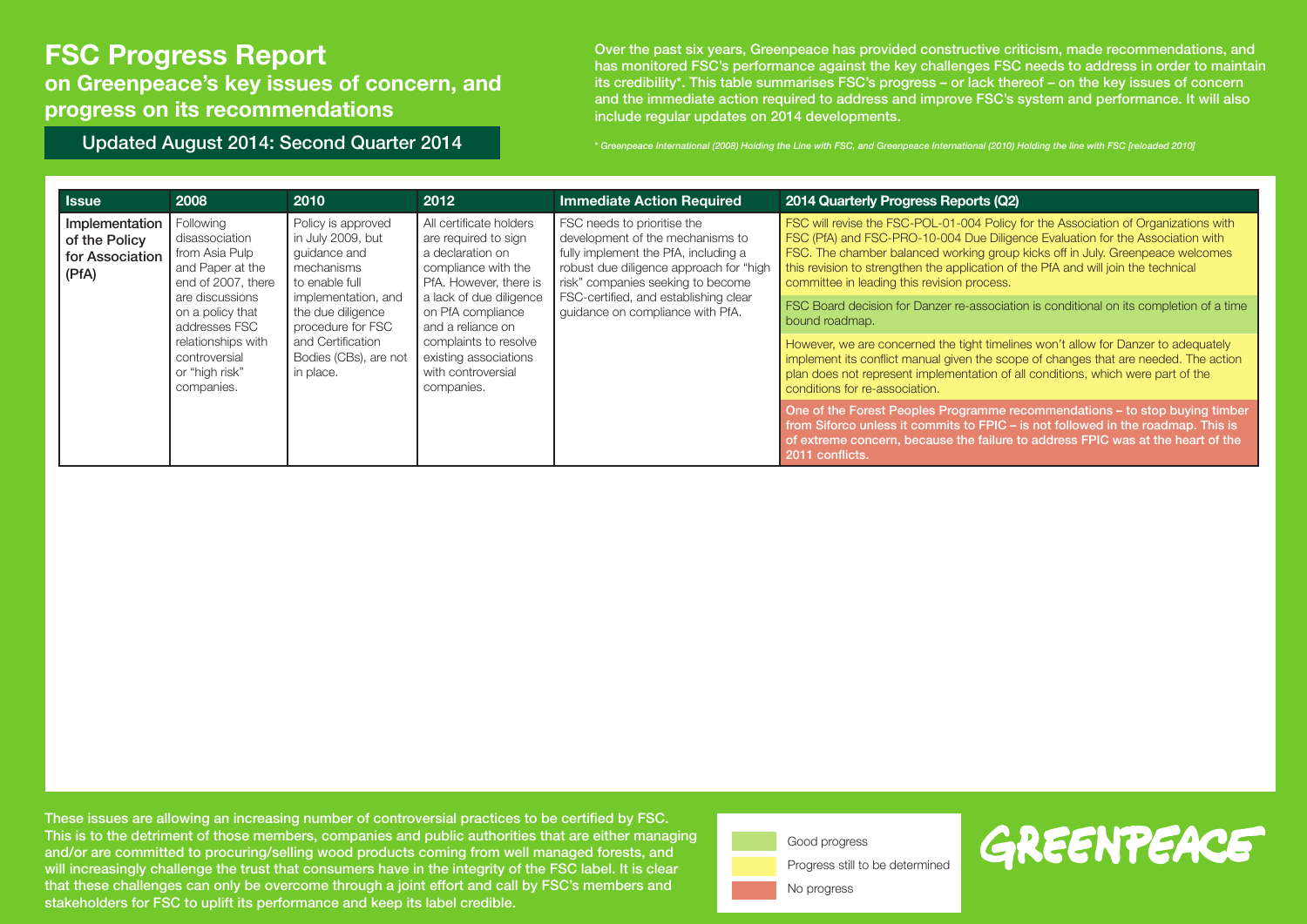on Greenpeace's key issues of concern, and progress on its recommendations

Updated August 2014: Second Quarter 2014

Over the past six years, Greenpeace has provided constructive criticism, made recommendations, and has monitored FSC's performance against the key challenges FSC needs to address in order to maintain its credibility\*. This table summarises FSC's progress – or lack thereof – on the key issues of concern and the immediate action required to address and improve FSC's system and performance. It will also include regular updates on 2014 developments.

\* Greenpeace International (2008) Holding the Line with FSC, and Greenpeace International (2010) Holding the line with FSC [reloaded 2010]

| <b>Issue</b>                                           | 2008                                                                                                                                | 2010                                                                                                                                                                                                               | 2012                                                                                                                                                                                              | <b>Immediate Action Required</b>                                                                                                                                                                                                                                                                                                                          | 2014 Quarterly Progress Reports (Q2)                                                                                                                                                                                                                                                                                                                                                                                                                                                                                                                                                                                                                                                                                                                 |
|--------------------------------------------------------|-------------------------------------------------------------------------------------------------------------------------------------|--------------------------------------------------------------------------------------------------------------------------------------------------------------------------------------------------------------------|---------------------------------------------------------------------------------------------------------------------------------------------------------------------------------------------------|-----------------------------------------------------------------------------------------------------------------------------------------------------------------------------------------------------------------------------------------------------------------------------------------------------------------------------------------------------------|------------------------------------------------------------------------------------------------------------------------------------------------------------------------------------------------------------------------------------------------------------------------------------------------------------------------------------------------------------------------------------------------------------------------------------------------------------------------------------------------------------------------------------------------------------------------------------------------------------------------------------------------------------------------------------------------------------------------------------------------------|
| <b>Controlled</b><br>Wood<br>(CW) is not<br>controlled | Members pass two<br>motions at the FSC<br>General Assembly<br>to assess<br>performance of the<br>CW system and to<br>strengthen it. | There is little progress<br>on previous General<br>Assembly motions,<br>so FSC members<br>unanimously pass<br>a motion to phase<br>out company risk<br>assessments, and<br>strengthen national<br>risk assessments | Chamber balance<br>working group is<br>working on draft new<br>CW and National Risk<br>Assessment (NRA)<br>standards, with the<br>first phase of public<br>consultation expected<br>January 2013. | FSC needs to update the Global Forest<br>Controlled Wood risk register, urgently<br>finalise the NRAs and CW standard<br>revisions, and - where there are no<br>NRAs - require FSC field assessments.<br>Moreover, FSC needs to phase out its<br>FSC "Mixed" label product line by 2018,<br>to promote improvement and move to<br>full FSC certification. | The Controlled Wood standards 40-005 and 30-010 and requirements for the National<br>Risk Assessment (NRA) process are in the final stage of the revision process. The<br>English language second consultation on the revision proposals has been completed.<br>To accept the extension of companies doing their own risk assessments linked to using<br>the new NRA and 40-005 methodologies until 2017, it is critical that the minimum<br>control measure requirements (FSC-STD-40-005 Annex C), drafted by the Controlled<br>Wood Technical Working Group, are not weakened. This applies particularly to no CW<br>sourcing without FPIC or from IFLs outside FSC certified areas, with reinforcement of<br>stakeholder and expert requirements. |
|                                                        |                                                                                                                                     | and the overall CW<br>system.                                                                                                                                                                                      |                                                                                                                                                                                                   |                                                                                                                                                                                                                                                                                                                                                           | It is very concerning that in regions where IFLs and FPIC issues are prevalent,<br>these requirements are at risk of being weakened. Key FSC network partners<br>such as FSC Canada and US need to recognise these safeguards as critical to<br>the integrity of FSC.                                                                                                                                                                                                                                                                                                                                                                                                                                                                                |
|                                                        |                                                                                                                                     |                                                                                                                                                                                                                    |                                                                                                                                                                                                   |                                                                                                                                                                                                                                                                                                                                                           | It is also critical for credible risk determination through the (1) NRA and (2) Centralised<br>NRA (CRNA) processes, that the amendment of a definition of effective protection takes<br>place as it is a key safeguard for ensuring HCVs are not threatened by forestry.                                                                                                                                                                                                                                                                                                                                                                                                                                                                            |
|                                                        |                                                                                                                                     |                                                                                                                                                                                                                    |                                                                                                                                                                                                   |                                                                                                                                                                                                                                                                                                                                                           | It is very disappointing that 30-010 is not aligned with the revised P&C and<br>forthcoming IGIs. Greenpeace strongly recommends that this decision is<br>reversed so that at least this standard and verified CW supply could be linked<br>into other FSC initiatives such as the MAP programme, to ensure continuous<br>improvement and support for moving to achieving full FSC certification.                                                                                                                                                                                                                                                                                                                                                    |
|                                                        |                                                                                                                                     |                                                                                                                                                                                                                    |                                                                                                                                                                                                   |                                                                                                                                                                                                                                                                                                                                                           | FS must also immediately implement a new rule for when a FM certificate is suspended<br>or terminated for non-conformities that are also CW non-conformities. It should not<br>be possible for any wood to be classified as "controlled" from the management area<br>until on-the-ground verification confirms that the practices meet the relevant controlled<br>wood standard.                                                                                                                                                                                                                                                                                                                                                                     |



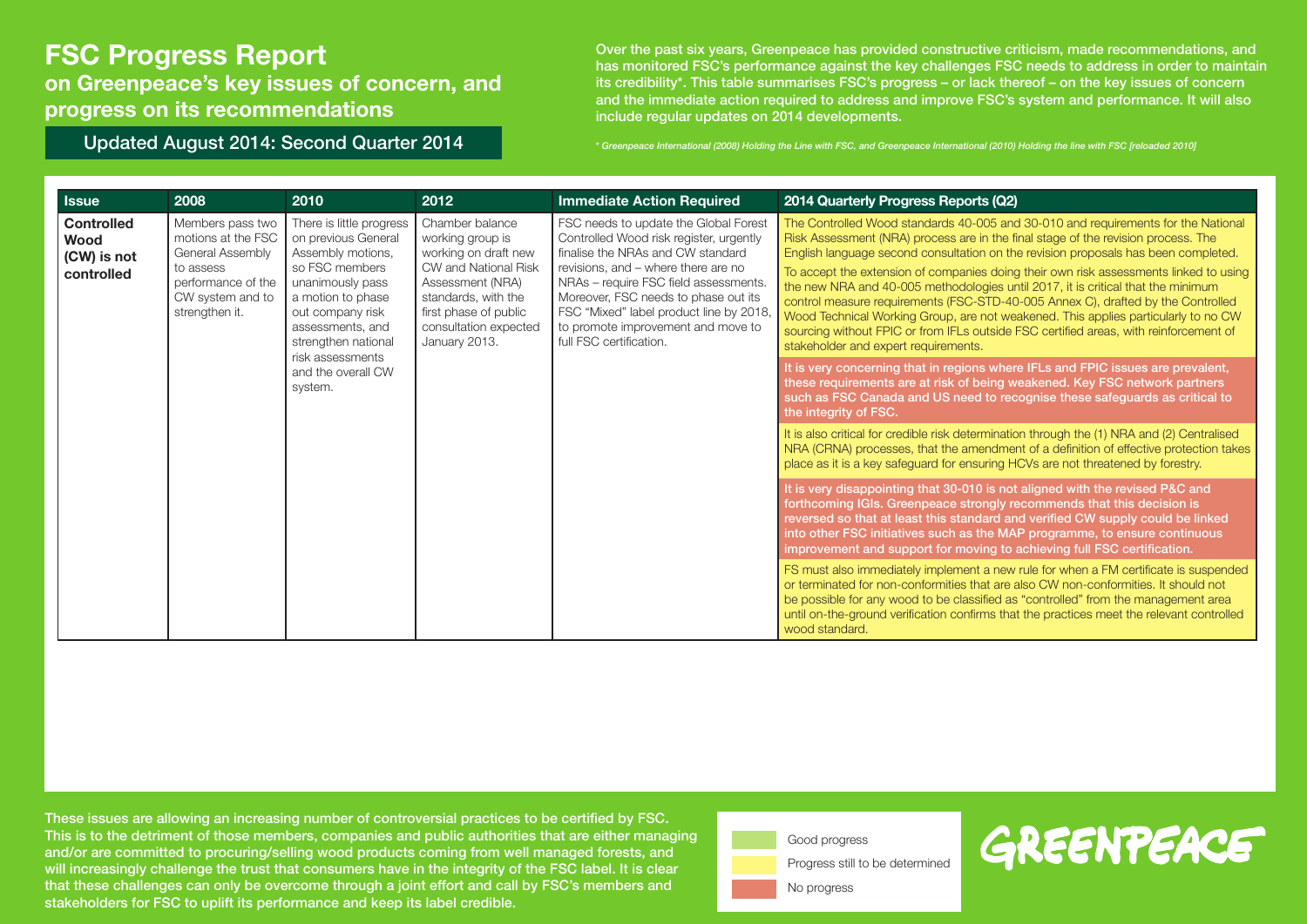on Greenpeace's key issues of concern, and progress on its recommendations

Over the past six years, Greenpeace has provided constructive criticism, made recommendations, and has monitored FSC's performance against the key challenges FSC needs to address in order to maintain its credibility\*. This table summarises FSC's progress – or lack thereof – on the key issues of concern and the immediate action required to address and improve FSC's system and performance. It will also include regular updates on 2014 developments.

Updated August 2014: Second Quarter 2014 \* The state of thermational (2008) Holding the Line with FSC, and Greenpeace International (2010) Holding the line with FSC [reloaded 2010]

| <b>Issue</b>                                              | 2008                                                                                                                                                                            | 2010                                                                                                                                                                   | 2012                                                             | <b>Immediate Action Required</b>                                                                                                              | 2014 Quarterly Progress Reports (Q2)                                                                                                                                                                                                                                                                                                                                                                                                                                                                                                                                                                                      |
|-----------------------------------------------------------|---------------------------------------------------------------------------------------------------------------------------------------------------------------------------------|------------------------------------------------------------------------------------------------------------------------------------------------------------------------|------------------------------------------------------------------|-----------------------------------------------------------------------------------------------------------------------------------------------|---------------------------------------------------------------------------------------------------------------------------------------------------------------------------------------------------------------------------------------------------------------------------------------------------------------------------------------------------------------------------------------------------------------------------------------------------------------------------------------------------------------------------------------------------------------------------------------------------------------------------|
| Developing<br>a Modular<br>Approach<br>Programme<br>(MAP) | Although the FSC<br>policy on MAP<br>was approved in<br>2005, no MAP<br>programme<br>or standard<br>for companies<br>transitioning to full<br>FSC certification is<br>in place. | Chamber balance<br>working group<br>process establishes<br>a MAP standard<br>and supporting<br>programme that<br>favours community<br>and smallholder<br>participants. | Draft standard is<br>almost final and ready<br>for consultation. | FSC should urgently implement the<br>MAP system, prioritising support for<br>community and smallholders to achieve<br>FSC full certification. | The first consultation on FSC's Modular Approach Programme (MAP) draft standards<br>was completed in September 2013. FSC aims to field test new requirements identified<br>to further strengthen the standard but has been delayed due to requests to best align<br>this with the IGI requirements. Once field testing is completed a second round of<br>consultation on MAP will take place, but it is not clear yet when this will happen.                                                                                                                                                                              |
|                                                           |                                                                                                                                                                                 |                                                                                                                                                                        |                                                                  |                                                                                                                                               | It is great that the Small and Community Label Option is available and the producers<br>and retailers are being supported with FSC's made with heart campaign (https://<br>madewithheart.fsc.org/).<br>It is also good that FSC will continue to provide grants to support FSC certification among<br>small private, family, and community forest owners, or "smallholders". FSC is investigating<br>new opportunities through a dedicated task force - the FSC Smallholder Network Advisory<br>Group (SHNAG). The SHNAG is in the process of developing a global operational plan for<br>smallholders for 2015 and 2016. |
|                                                           |                                                                                                                                                                                 |                                                                                                                                                                        |                                                                  |                                                                                                                                               | These are good steps but FSC needs to further support the growth of the smallholder<br>and community forest area from the current 5% of the total area certified by FSC.                                                                                                                                                                                                                                                                                                                                                                                                                                                  |